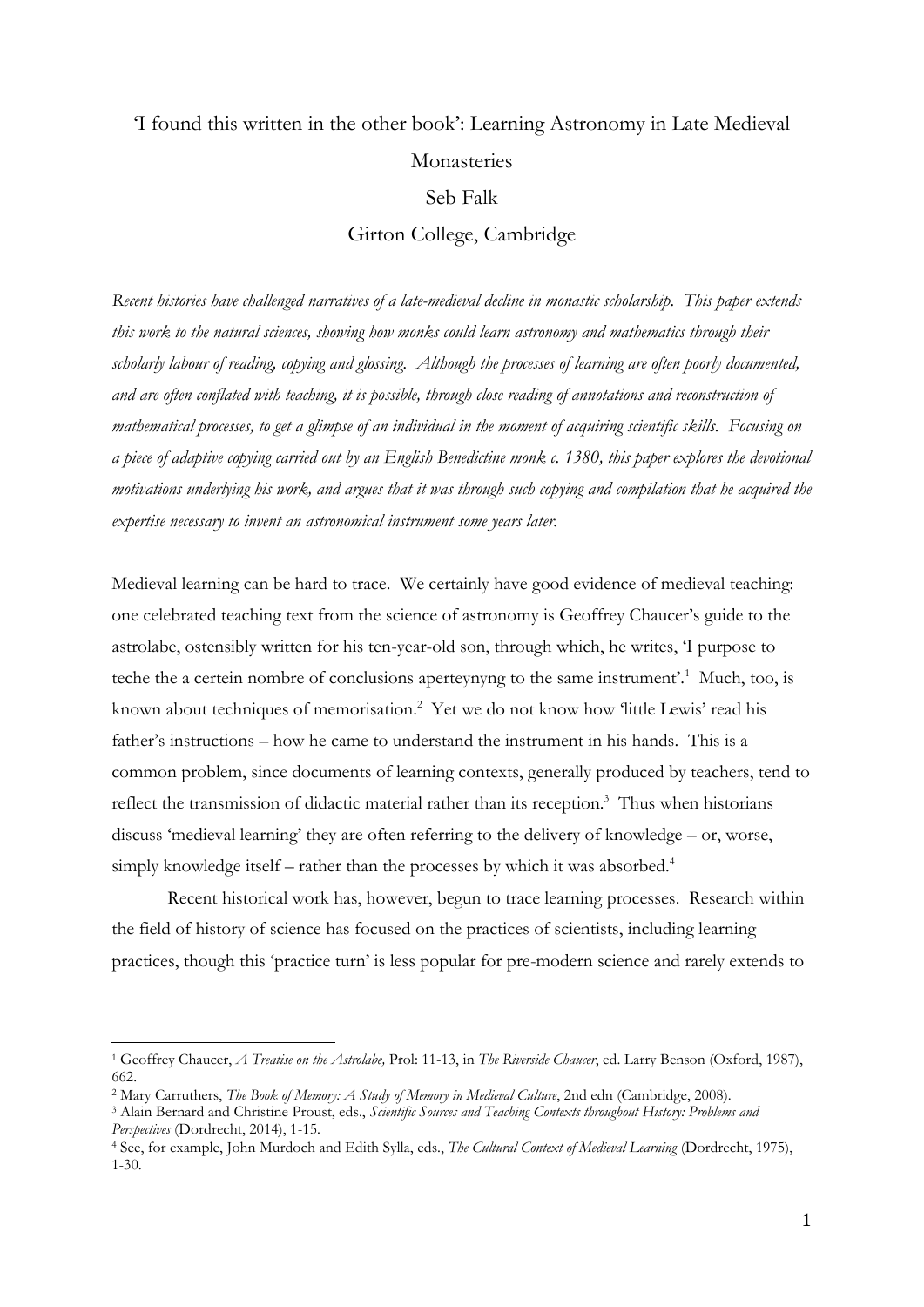the poorly documented practices of scientific non-elites.<sup>5</sup> Meanwhile historians of monasticism, seeking to challenge assumptions about a late medieval decline in monastic scholarship, have begun to uncover the opportunities monks had to learn in almonry schools, at university, and within the cloister itself.<sup>6</sup> This paper brings the two fields together through the astronomical study of a monk who, although he was immersed in the scholarly practices of well-resourced Benedictine houses may not have attended university, and never attained either prominence within scientific circles or a position of authority within the cloister.

The 'monastic renaissance' we find in at least some wealthier and better-connected monasteries extended to the sciences, which were not just practised by experts in universities.<sup>7</sup> In particular, astronomy was an important subject of study, enshrined in the *quadrivium* of mathematical sciences and central to monastic concerns such as timekeeping and healthcare. It was studied through a range of Christian and non-Christian sources, including some texts that were explicitly intended as beginners' primers. However, such textbooks were not indispensable to learning, and this paper will show how monastic scholarly practices could facilitate learning – and indeed were perhaps implicitly intended to do so – in ways that obviated the need for the guidance of a teacher. Close reading of the texts and objects produced in monasteries can reveal the processes by which those sciences were learned and in turn developed and disseminated.

Monasteries had been centres of astronomical scholarship before the foundation of universities and continued to be so, if in a reduced capacity, thereafter. Such scholarship went well beyond the practical timekeeping and calendrical calculation developed by Bede (672-745): by 1100 Walcher, prior of Great Malvern, had carried out observations and computed lunar tables that far surpassed what was necessary to find the date of Easter.<sup>8</sup> Moreover, Benedictine abbeys in Catalonia, France and southern Germany had been at the forefront of the reception of mathematical knowledge from the Islamic world, including some of the earliest Latin translations of texts on instruments like the astrolabe.<sup>9</sup> Such scholarly commitment was underpinned by a range of motivations. Precise timekeeping symbolised order and authority, and had the practical

<sup>5</sup> Karine Chemla, 'Observing Mathematical Practices as a Key to Mining Our Sources and Conducting Conceptual History, in Lena Soler et al., eds., *Science after the Practice Turn in the Philosophy, History, and Social Studies of Science* (New York, 2014), 238-68.

<sup>6</sup> See, for example, James Clark, *The Benedictines in the Middle Ages*, (Woodbridge, 2011), who sets himself against the views of David Knowles, *The Religious Orders in England* (Cambridge, 1957).

<sup>7</sup> James Clark, *A Monastic Renaissance at St. Albans: Thomas Walsingham and his Circle, c. 1350-1440* (Oxford, 2004).

<sup>8</sup> Bede, *The Reckoning of Time*, ed. Faith Wallis (Liverpool, 1999); Stephen McCluskey, *Astronomies and Cultures in Early Medieval Europe* (Cambridge, 1998), 180-4.

<sup>9</sup> Charles Burnett, 'King Ptolemy and Alchandreus the Philosopher: The Earliest Texts on the Astrolabe and Arabic Astrology at Fleury, Micy and Chartres', *Annals of Science* 55 (1998), 329–68.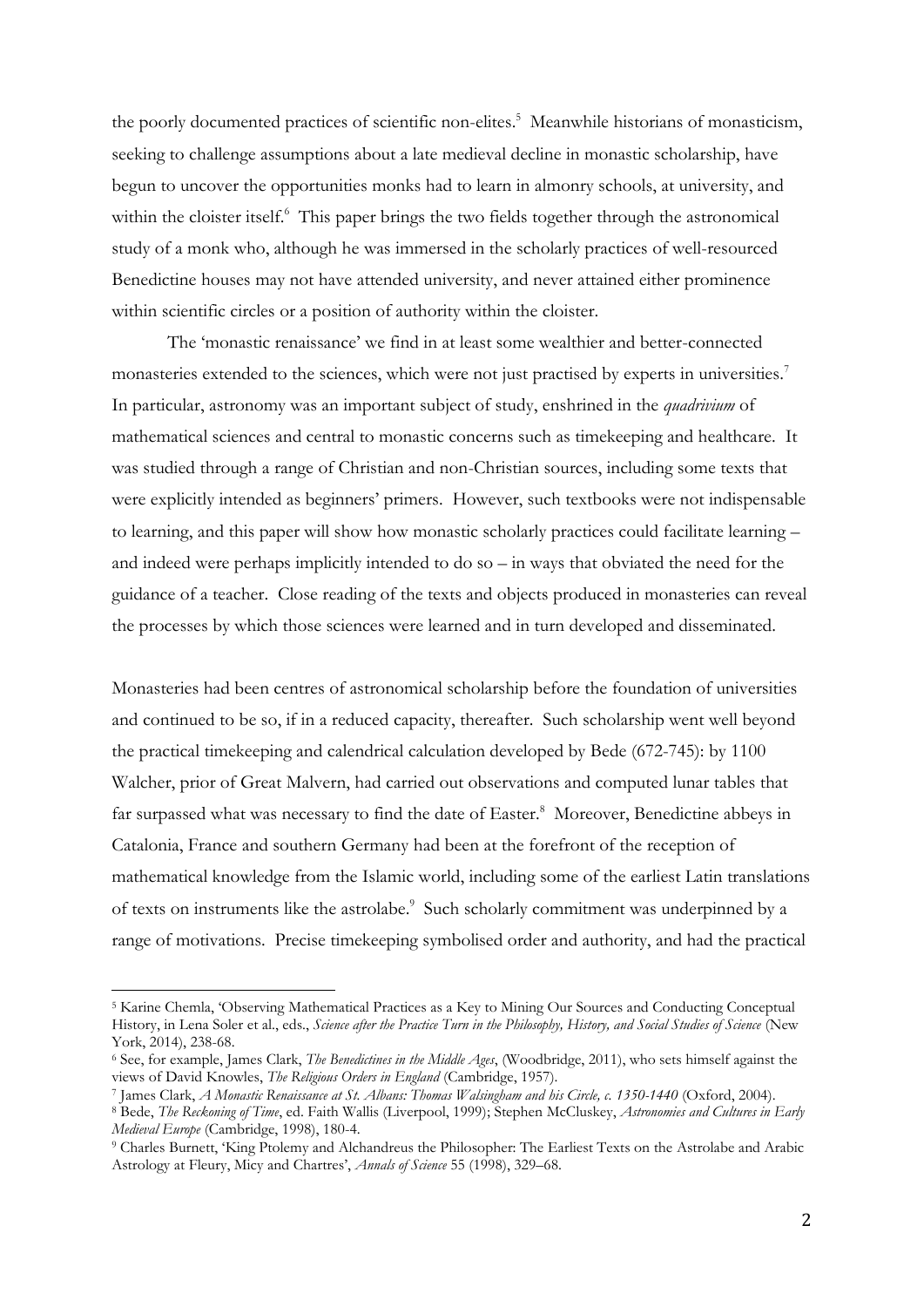benefit of regulating monastic routines; it is not surprising that monasteries possessed a range of time-telling devices.<sup>10</sup> A second practical driver could have the use of astrology for medical purposes: the largest astrological libraries in this period were in religious houses, and the Benedictines had particular rules governing the dress to be worn and Biblical verse to be intoned when carrying out surgical procedures such as phlebotomy.<sup>11</sup> Monks were also, it seems, attracted to astronomy by devotional motivations – the desire to approach the mind of God by learning about His Creation – as well, perhaps, as simple intellectual curiosity.<sup>12</sup>

With the rise of the European universities in the twelfth century, monasteries lost some of their importance as centres of scholarship, but they remained significant intellectual institutions. Several recent histories have argued against earlier accounts of late-medieval monastic stagnation. Historians have naturally focused on traditional monastic interests such as theology, history and canon law, but the point applies equally – and, in some cases, with even greater force – to the mathematical sciences. From the late thirteenth century the chapters of English Benedictines enacted statutes to promote study, and in 1336 the papal bull *Summi magistri* ordered Benedictine houses to send one in every twenty monks to university; although some were later reprimanded for not doing so, others, like Westminster and St Albans, sent far more than required.<sup>13</sup> Few monks stayed long enough to graduate, and they were required to focus on theology and canon law, but they would have studied the introductory arts course, unless they had already done so at their monastery.<sup>14</sup> That meant at least some of the mathematical sciences: arithmetic, geometry, astronomy and music. On their return to the cloister, some monks brought their scientific interests – or at least their scientific books – with them. Many astronomical texts surviving from monastic libraries were produced at universities. Even if the monks who brought them back deposited them in the monastic library and never looked at them again, they were available for other monks to study.<sup>15</sup> They include the most widespread primers such as John of Sacrobosco's *On the sphere*, as well as a range of more recondite texts. These fed into an active internal network of learning, in which monks were encouraged to busy themselves

<sup>10</sup> Catherine Eagleton, 'John Whethamsteade, Abbot of St. Albans, on the Discovery of the Liberal Arts and Their Tools: Or, Why Were Astronomical Instruments in Late-Medieval Libraries?', *Mediaevalia* 29 (2008), 109–36, at 122. <sup>11</sup> Hilary Carey, *Courting Disaster: Astrology at the English Court and University in the Later Middle Ages*, (Basingstoke,

<sup>1992), 41-42;</sup> Cornelius O'Boyle, 'Astrology and Medicine in Later Medieval England: The Calendars of John Somer and Nicholas of Lynn', *Sudhoffs Archiv* 89 (2005), 1–22, at 14-15.

<sup>12</sup> On this issue, see the debate between Edward Grant and Andrew Cunningham in *Early Science and Medicine* 5 (2000), 259-300.

<sup>13</sup> David Wilkins, ed., *Concilia Magnae Britanniae et Hiberniae* (London, 1737), 595; Alban Léotaud, 'The Benedictines at Oxford, 1283-1539', in Henry Wansbrough and Anthony Marett-Crosby, eds., *Benedictines in Oxford*, (London, 1997), 20-36, at 25-26.

<sup>14</sup> Joan Greatrex, 'From Cathedral Cloister to Gloucester College'. In *Benedictines in Oxford*, 48–60, at 54-56. <sup>15</sup> Wilbur R. Knorr, 'Two Medieval Monks and Their Astronomy Books: MSS. Bodley 464 and Rawlinson C.117', *Bodleian Library Record* 14 (1993), 269–84.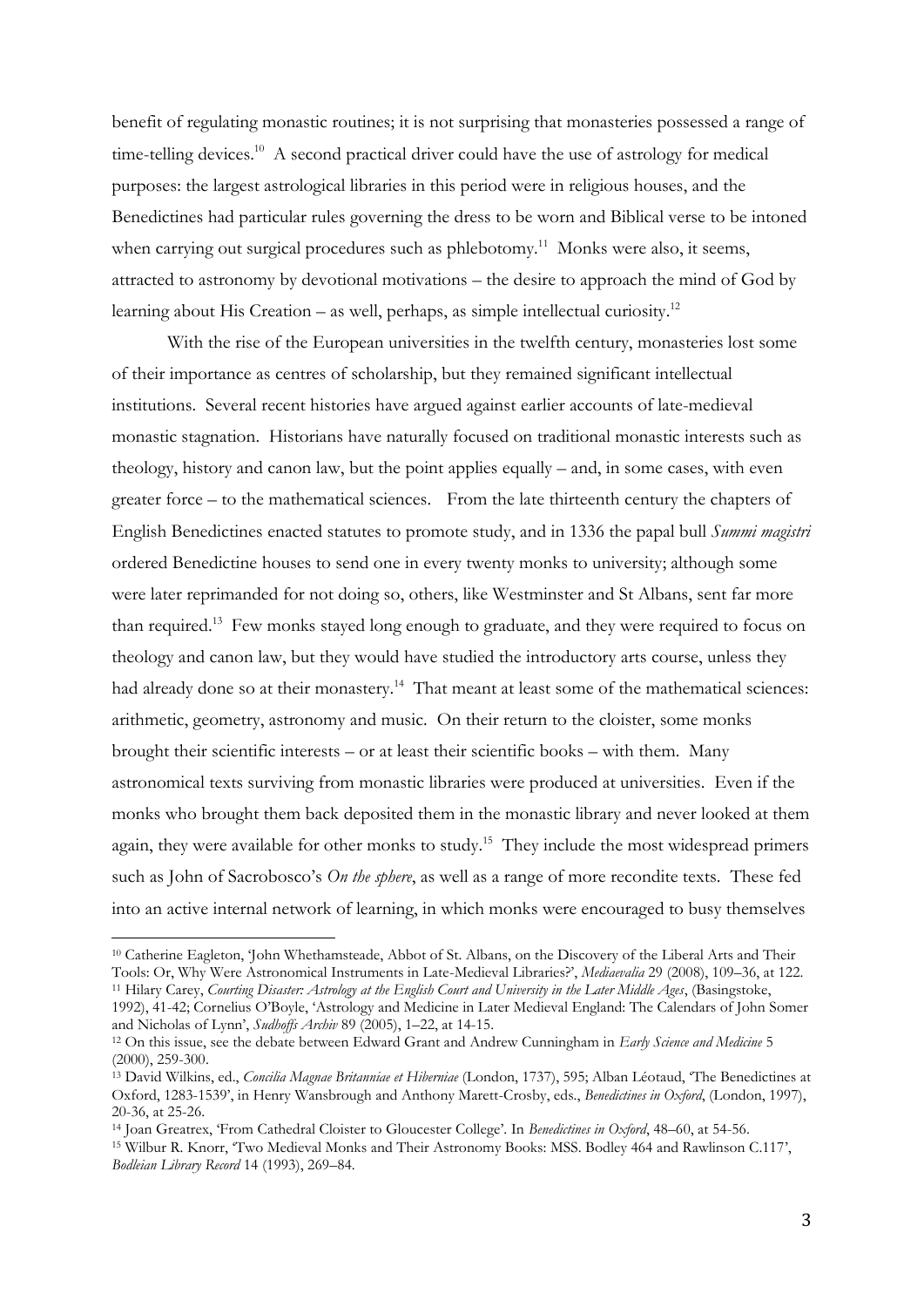with the gamut of scholarly tasks: 'studying, reading, and writing books; glossing, correcting, illuminating, and also binding', as the 1351 constitutions of Thomas de la Mare (abbot of St Albans 1349-96) put it.<sup>16</sup> The abbots of St Albans were clearly aware of the advantages of university education, as they were consistently generous benefactors to Gloucester College, Oxford.<sup>17</sup> As well as the benefits of learning which monk-students brought back to St Albans and which trickled down through the monastery, such munificence must have contributed to the Abbey's reputation for scholarship at this time; and this in turn may have attracted new monks to the house, sometimes directly from Oxford.<sup>18</sup>

One monk who made that move was Richard of Wallingford. He had studied at Oxford for six years before making his profession, and after only three years in St Albans returned to the university for a further nine years, during which he completed his most important work.<sup>19</sup> He had been back in the monastery for only a few weeks in autumn 1327 when abbot Hugh of Eversden died, and Richard was – following some energetic lobbying – elected to succeed him.<sup>20</sup> Succeeding generations of monks recalled his efforts to restore the abbey finances neglected by previous abbots, and the leprosy that cut short his tenure, but above all they celebrated his achievements as an astronomer. Both of the surviving images of him (in the Abbey chronicle and Book of Benefactors) show him with astronomical instruments of his own invention.<sup>21</sup> In his most important and celebrated work, the *Treatise on the Albion* (1326), he prayed of his Albion instrument, a multifunctional planetary computer of unprecedented refinement and complexity, that 'its place among other instruments will not be undistinguished, especially since its design could direct the minds of many people to higher things.<sup>22</sup> The Albion was certainly distinguished in its capacity to simplify and speed up the difficult calculations involved in astronomy and astrology, such as predicting eclipses and the positions of celestial bodies, as well as timekeeping and calendrical computation; in addition, any student who worked through the treatise, which comprised geometrical proofs as well as explanation of the instrument's construction and uses, would learn a great deal about the heavens. There is no sense in monastic accounts that Richard's scientific interests detracted from his piety; rather, the monks took pride

<sup>16</sup> Thomas Walsingham, *Gesta abbatum monasterii Sancti Albani*, ed. Henry Riley, RS (London, 1867), 2: 433 (my translation).

<sup>17</sup> Léotaud, 'Benedictines at Oxford', 27-28.

<sup>18</sup> Walsingham, *Gesta abbatum*, 3: 410-411; Clark, *Monastic Renaissance*, 15.

<sup>19</sup> Walsingham, *Gesta abbatum*, 2: 182.

<sup>&</sup>lt;sup>20</sup> John North, *God's Clockmaker: Richard of Wallingford and the Invention of Time* (London, 2005), 77-79.

<sup>21</sup> London, BL, Cotton MSS Claudius E.IV (*Deeds of the Abbots of St Albans*), fol. 201r, and Nero D.VII (*Book of Benefactors*), fol. 20r.

<sup>22</sup> Richard of Wallingford, 'Tractatus albionis', in J. D. North, ed., *Richard of Wallingford: an Edition of his Writings*  (Oxford, 1976), 1: 340 (my translation).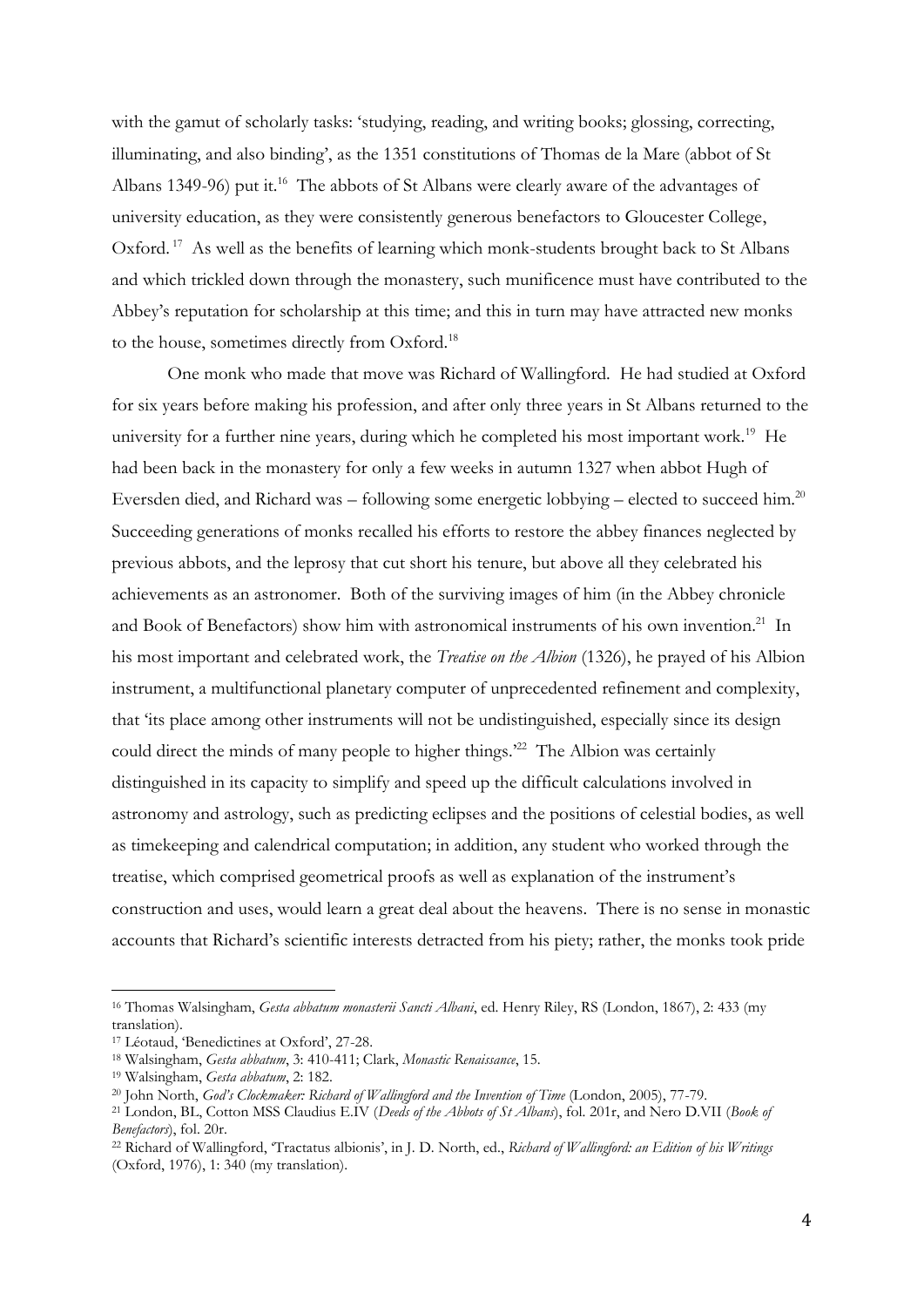in his contribution to the Abbey's reputation for learning.<sup>23</sup> It was surely to preserve and perhaps enhance this reputation, as well as to honour his memory, that they made fresh copies of Richard's most significant work: at least three of the nine more-or-less faithful copies of the *Albion* (that is, those not following John of Gmunden's popular fifteenth-century edition) were produced at St Albans.<sup>24</sup> It is clear that his successors were valued his achievements in advancing learning at the monastery, and promoting its reputation as a centre of scholarship. The Abbey chronicle stresses Richard's 'many books and instruments of Astronomy, and Geometry, and other particular sciences, in which he excelled beyond all his contemporaries; and his fifteenthcentury successor abbot John Whethamsted (himself a great supporter of monastic learning, who built and stocked the library at Gloucester College) wrote that 'the Albion contains in itself the functions of all the other instruments. Richard of Wallingford, formerly abbot of the monastery of Alban, first discovered it – a man so learned in the art of astronomy that, from his time to the present, there has been no Englishman like him.<sup>25</sup>

Reverence for Richard of Wallingford was undoubtedly a motivating factor in the production of the manuscript that is the principal subject of this paper: Bodleian Library MS Laud Misc. 657. The codex comprises eighty leaves, still in their medieval binding, of which twenty-six were left blank (four of these were filled by a slightly later hand). In the first twothirds of the book, a single hand copied two of Wallingford's works: the *Albion* and another instrument treatise, the *Rectangulus*, also written in 1326. This copy of the *Rectangulus* has little to distinguish it from others. *Albion*, however, presents a different case, as its scribe explained on the first page:

It should be known that Master Richard, abbot of the monastery of St Albans, first composed this book; and through it he devised and made that marvellous instrument which is called Albion. But afterwards a certain Simon Tunsted, professor of sacred theology, changed certain things not only in the book but also in the instrument, as will be clear to scholars in this book. Also, he added certain things.

Master John of Westwyke gave this book to [the priory of] God and the blessed Mary and St Oswyn, king and martyr, at Tynemouth; and to the monks serving God

<sup>23</sup> BL, MS Cotton Nero C.VI, fol 149r; Walsingham, *Gesta abbatum*, 2: 207.

<sup>24</sup> Oxford, Bodl., MS Laud Misc. 657, fols 2r-45r; Bodl., MS Ashmole 1796, fols 118r-159v; Oxford, Corpus Christi College, MS 144 fols 44r-78v; North, *Richard of Wallingford*, 2: 127-30.

<sup>25</sup> Walsingham, *Gesta abbatum*, 2: 207 (my translation); BL, MS Cotton Nero C.VI, fol 149r (my translation). On Gloucester College and John Whethamsted, see Léotaud, 'The Benedictines at Oxford', 28.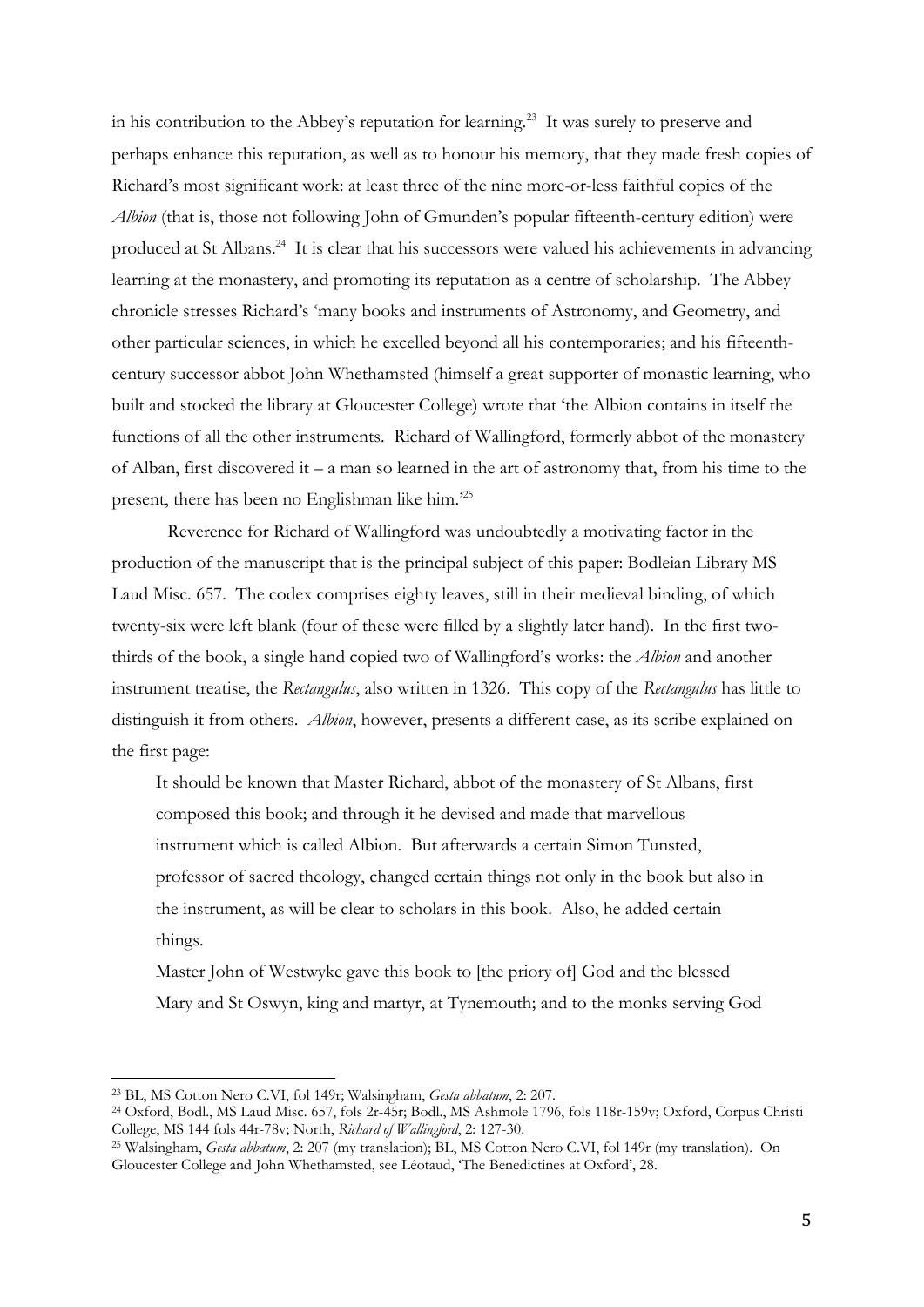there. May the soul of the said John and the souls of all the faithful, through the mercy of God, rest in peace. Amen.<sup>26</sup>

The life of this John Westwyk has been partially reconstructed in a recent article by Kari Anne Rand: he was evidently first a monk of St Albans before moving to Tynemouth around 1380.<sup>27</sup> He was there for no more than three years before leaving to take part in the 1383 crusade to Flanders led by bishop Henry le Despenser. Later he returned to St Albans, where he probably died soon after 1397; it was either there or, perhaps, in London that he wrote the Middle English instrument treatise known as *The Equatorie of the Planetis* (long attributed to Geoffrey Chaucer).<sup>28</sup> There is no evidence that Westwyk studied at university. Yet his composition of the *Equatorie* in 1393 demanded no little scientific expertise. If he acquired this expertise within the monastery, his learning processes can be observed in his production, shortly before his move north to Tynemouth, of MS Laud Misc. 657.

Westwyk's prefatory note (quoted above) makes it quite explicit that he is collating two versions of the treatise – those of Richard of Wallingford and Simon Tunsted (a Franciscan active at Oxford in the 1350s and 1360s) – and is studying them alongside an actual Albion instrument. For the most part his copy is identical to other early copies of Richard of Wallingford's treatise. Where it differs, it is not always immediately clear how much is copied directly from Tunsted, since no other copy survives of his version. Wallingford's editor John North suggested that all substantive changes were Tunsted's; conversely, James Clark argued that Westwyk had produced a 'more advanced' version of Tunsted's text.<sup>29</sup> Careful reading, however, makes it clear that while most changes were probably made by Tunsted, some represent original writing by Westwyk.<sup>30</sup>

Throughout the text Westwyk is clear about his elucidatory editorial task. For example, where he writes out two versions of the same description of a part of the instrument, he interposes himself: 'Concerning the circle on the first face of the first disc, I found this written in the other book.' <sup>31</sup> Elsewhere he makes his use of a physical Albion instrument explicit, noting that 'this conclusion is void, because this statement supposes that the circle of the year of the

<sup>26</sup> Bodl., MS Laud Misc. 657, fol 1v (my translation).

<sup>27</sup> Kari Anne Rand, 'The Authorship of The Equatorie of the Planetis Revisited', *Studia Neophilologica* 87 (2015), 15– 35.

<sup>28</sup> Cambridge, Peterhouse MS 75.I. The attribution was proposed by Derek Price, *The Equatorie of the Planetis* (Cambridge, 1955); see also Kari Anne Rand Schmidt, *The Authorship of the Equatorie of the Planetis* (Cambridge, 1993) and Rand, 'Authorship Revisited'.

<sup>29</sup> North, *Richard of Wallingford*, 2: 130; James Clark, 'Intellectual Life at the Abbey of St Albans and the Nature of Monastic Learning in England, c. 1350-c. 1440: The Work of Thomas Walsingham in Context', DPhil Thesis, University of Oxford (1997), 142.

<sup>30</sup> This is also more or less the conclusion drawn by Rand, 'Authorship Revisited', 12-13.

<sup>31</sup> Bodl., MS Laud Misc. 657, fol 21r (my translation).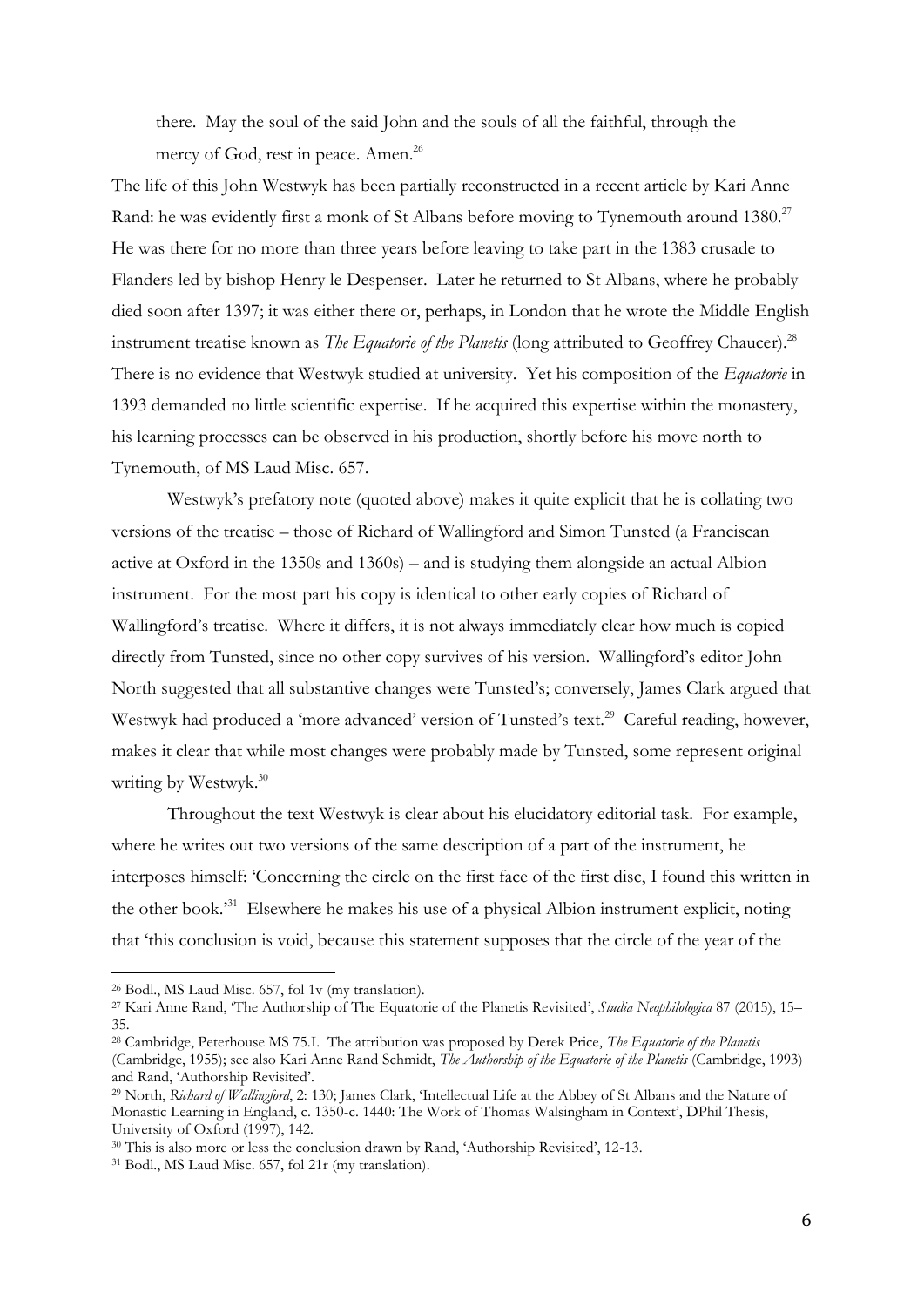Sun, with the days of the months, is inscribed on the second limb just as on the first; which is not the case on our instrument, nor is it necessary, so it is best omitted.<sup>32</sup> Collating rather than editing, he bracketed the void conclusion, but did not delete it.

In his later *Equatorie of the Planetis* treatise Westwyk was to show himself attentive to the relationship between the size and accuracy of instruments: the treatise begins by advising the reader that 'the largere that thow makest this instrument ... the ner the trowthe of thy conclusiouns.<sup>33</sup> In his collation of the *Albion* we see him learning the importance of size. Where the original treatise stated that the albion was to be at least 12 inches in diameter, Westwyk's version changes this to 16; but he then drew a caret, with the marginal addition 'or 12'.<sup>34</sup> A marginal gloss in an early-fifteenth-century hand in another St Albans copy of the *Albion*, which refers in the present tense to 656 divisions in the margin of the spiral disc of 'the Abbot's albion', suggests that the writer had seen Richard of Wallingford's own instrument; the number of divisions suggests that it was probably around 15 inches in diameter.<sup>35</sup> It could well be the same instrument studied by John Westwyk, who perhaps revised the text to reflect the size of the instrument he was using, before deciding to re-insert Wallingford's original specification. Certainly on the following page the instrument made a difference to Westwyk's scribal practice, as he wrote 'note that the figure of the circles of the first limb of the first face should be in this space, but it is very plainly inscribed on the instrument, so it is omitted here.'<sup>36</sup> Following this is a partially complete diagram; the circles have been traced out, but the scales have not been filled in (figure 2; cf. figure 1). Manuscripts of the *Albion*, particularly those from St Albans, generally

<sup>32</sup> Bodl., MS Laud Misc. 657, fol 22v (my translation).

<sup>33</sup> Peterhouse MS 75.I, fol 71v.

<sup>34</sup> MS Laud Misc. 657, fol 10v.

<sup>35</sup> Corpus Christi, MS 144, fol 59v; North, *Richard of Wallingford*, 2: 181.

<sup>36</sup> Bodl., MS Laud Misc. 657, fol 11r (my translation).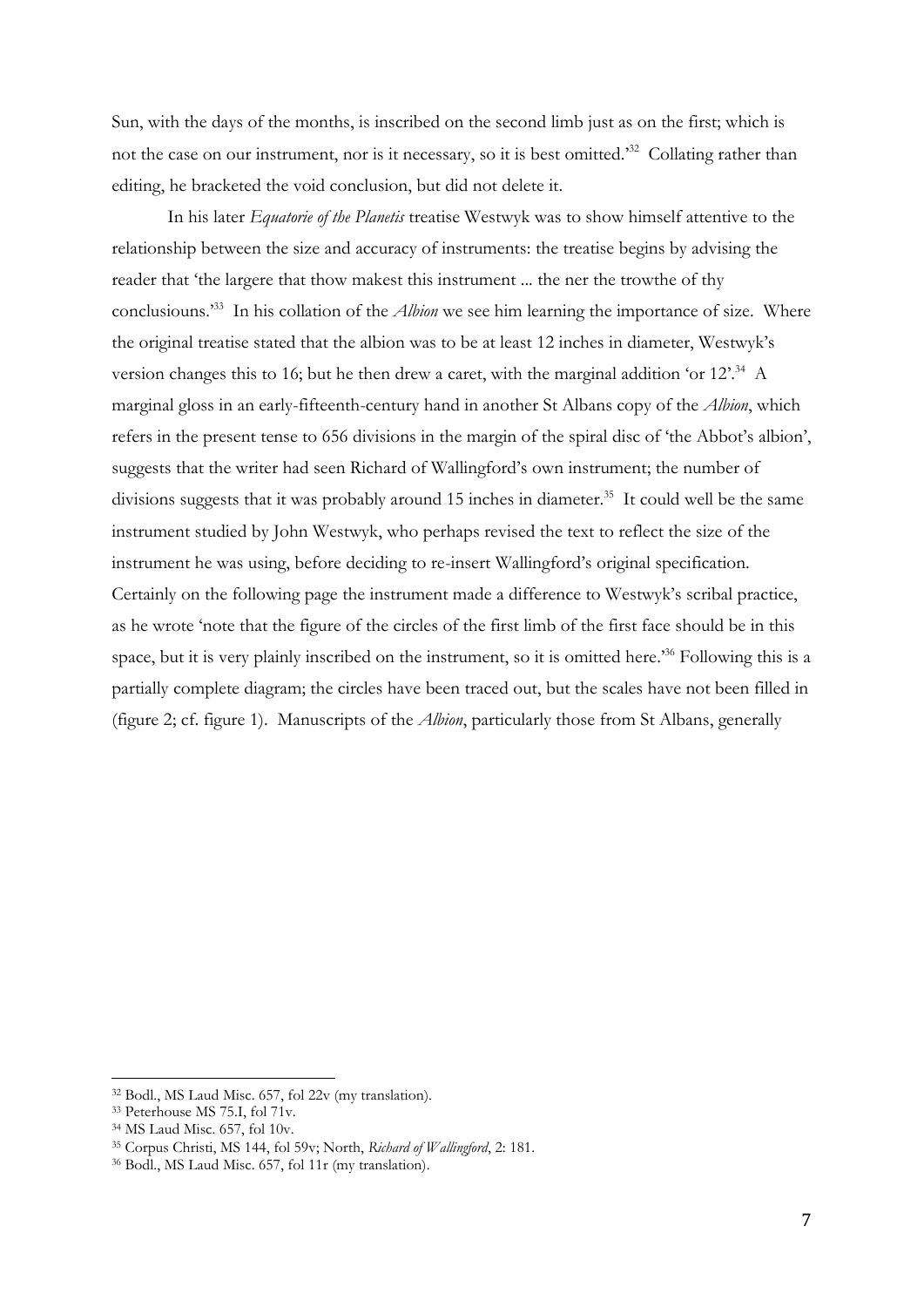

Figs. 1 and 2: The first limb of the first face of Richard of Wallingford's Albion. Fig. 1 is a complete diagram of that part of the instrument; John Westwyk explained his choice not to complete this diagram in his copy (Fig. 2). Oxford, Corpus Christi College MS 144, fol 55r; Bodl., MS Laud Misc. 657, fol 11v. By permission of the President and Fellows of Corpus Christi College, Oxford, and the Bodleian Libraries, University of Oxford.

include a high proportion of Richard of Wallingford's diagrams (perhaps reflecting a devotional motivation for their production) – unlike many medieval treatises, where copyists were often reluctant to do the geometry – so Westwyk's omission is more significant than it might appear.

On occasions Westwyk's collation of the two versions of the *Albion* tested the limits of his abilities. In one remarkably frank note, he wrote: 'the Abbot works with the circle of iomyn for the equation of days. But Simon works in another way, as is taught in the 18th use; and also in many other places which seem inconsistent.<sup>37</sup> The implication is clear: he has noted multiple differences between the work of Richard of Wallingford and Simon Tunsted, but he is not always able to disentangle their implications or decide which is better.

Westwyk's attempts to work out the treatise as he collates it are, in general, quite successful. However, some mistakes are apparent. Close examination of his diagrams suggests that, while he was able to copy simple figures with care and a reasonable level of accuracy, more complex constructions caused him greater difficulty. We see this, for example, in his copy of the diagram illustrating the hour lines of lunation on the first face of the first disc. The explanation in the treatise is quite explicit, but a comparison (figures 3 and 4) with the best extant version of this diagram, in Corpus Christi MS 144, shows that Westwyk did not follow it effectively. The instructions state that, after completing the inner and outer graduated rings, an eccentric circle is

<sup>37</sup> Bodl., MS Laud Misc. 657, fol 45r (my translation).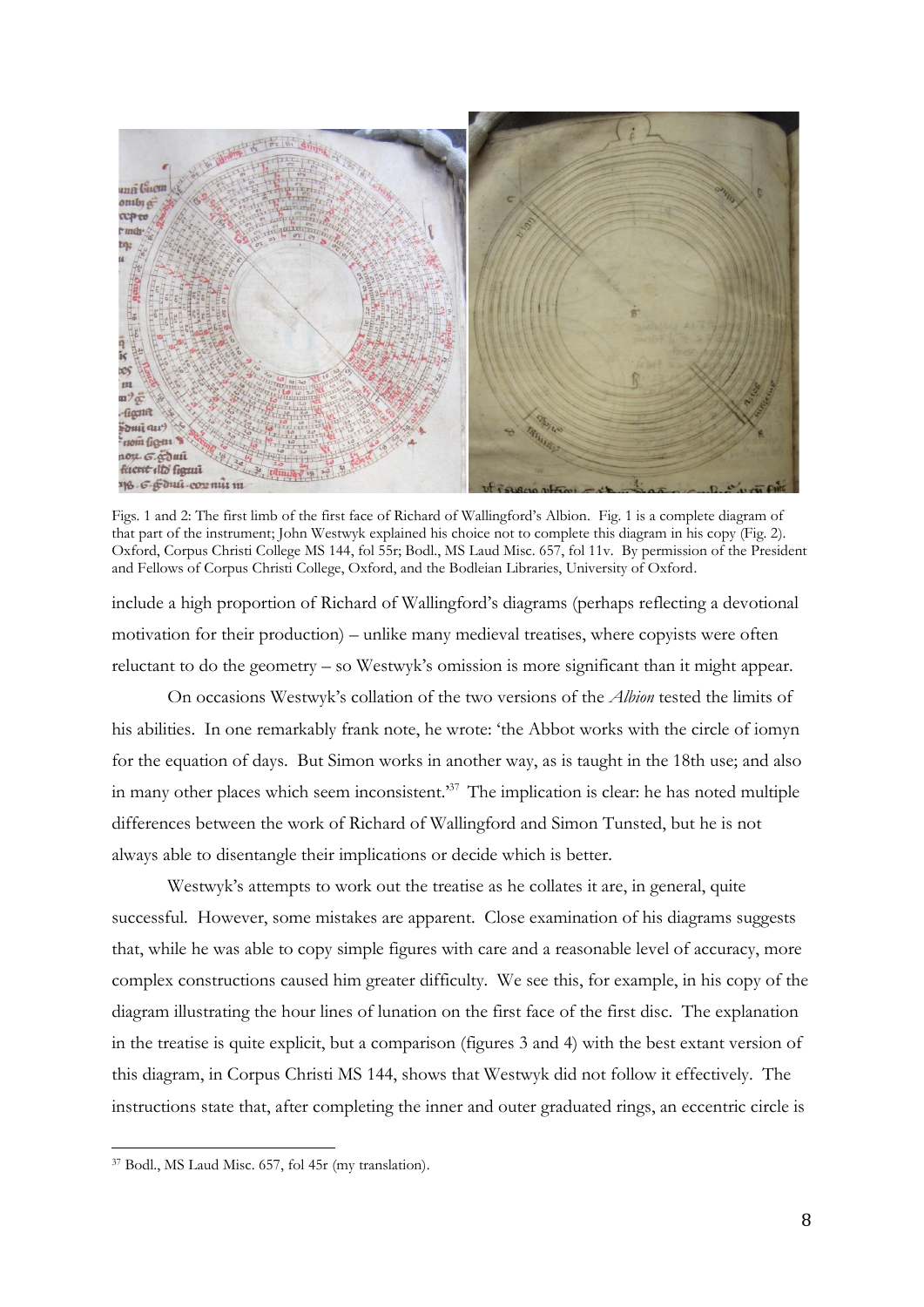

Figs. 3 and 4: The hour lines of lunation on the first face of the first disc of Richard of Wallingford's Albion. The two medium-sized circles should intersect on the horizontal diameter DGB; this has been done successful in Fig. 3 (left), but in Fig. 4 (John Westwyk's copy) the intersection is clearly too low. Westwyk also did not divide the inner, middle and outer circles evenly into the correct number of parts. Oxford, Corpus Christi College MS 144, fol 58v; Bodl. MS Laud Misc. 657, fol 15v. By permission of the President and Fellows of Corpus Christi College, Oxford, and the Bodleian Libraries, University of Oxford.

to be drawn touching the outside of the inner graduated ring at the top, and the inside of the outer graduated ring at the bottom; a further concentric circle is then to be drawn, of a medium size such that it intersects the eccentric circle on the horizontal diameter DGB. This was accomplished successfully in Corpus Christi 144, but Westwyk drew the medium-sized circle rather too large, so it clearly does not intersect the eccentric circle in the correct place. Moreover, the inner, middle and outer circles were to be divided into 20, 22 and 24 parts respectively; Westwyk divided them rather unevenly into 23, 24 and 25 (comparison of the lower-left quadrants of figures 3 and 4 should make the difference clear).

Westwyk's attempts to learn from the treatise are clearest in the long section he added to the end of it, which draws on a range of diverse sources in Islamic and Jewish astronomy. Wallingford advertised his invention as bringing together the functions of several other instruments, and Westwyk appended a two-page summary of the relationship between those instruments. 38 This is separated from the main treatise and is somewhat disjointed in style, quite different from the earlier text, so it is very likely to be an original addition by Westwyk himself. He first compares the Albion with the saphea of the eleventh-century Andalusian astronomer al-Zarqālī, whom he knew as Arzachel; Wallingford had deliberately not given full details of the saphea since 'it has its own treatise', and it appears Westwyk was hoping to mitigate Richard's

<sup>38</sup> Bodl. MS Laud Misc. 657, fols 43r-44r.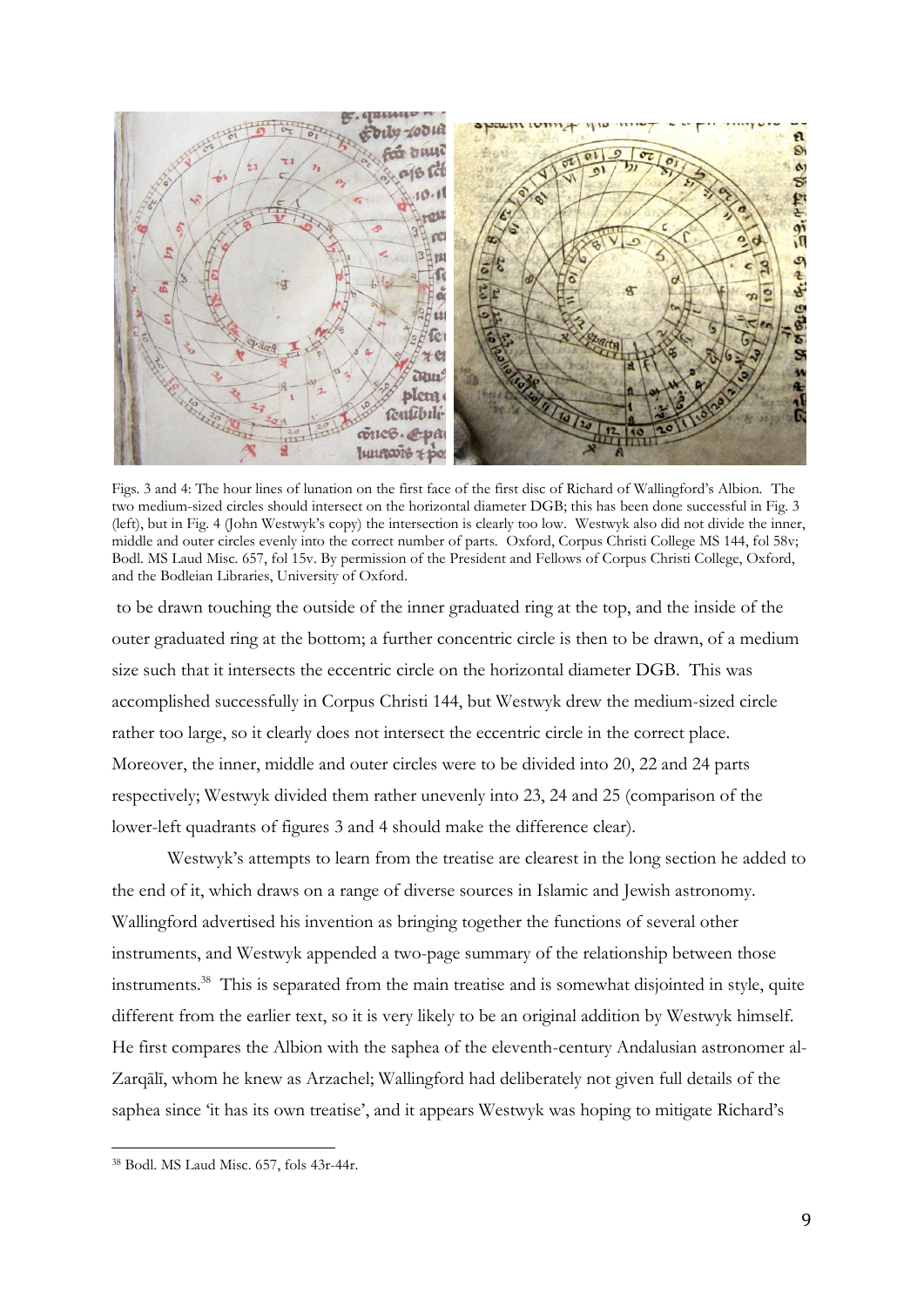omission with some helpful detail from that treatise. 39 He then moves on to the astrolabe, noting a few features common to all astrolabes before exploring some distinctive attributes of the albion's astrolabe plate. Here his discussion draws on the canonical text attributed to the eighth-century Persian Jewish astronomer Māshā'allāh, which was in the library at St Albans.<sup>40</sup> Finally, after the astrolabe plate, Westwyk focused his attention on the albion's rather complex plate for lunar and solar eclipses. Here, too, he drew on his reading of other sources to supplement the *Albion*'s theoretical content. Richard of Wallingford had cited Albategni, the tenth-century Syrian al-Battānī, and Westwyk apparently followed up this citation in order to expand on Wallingford's discussion of lunar eclipses with al-Battānī's explanation of three reasons why the quantity of eclipse varies.<sup>41</sup>

The learning process visible through MS Laud Misc. 657 extends to its mathematical tables. It was unusual for medieval astronomical treatises – especially instrument treatises – to include tables; although tables circulated in enormous quantities and variety, they were normally somewhat independent from texts, and astronomers tended to compile their own sets to suit their individual purposes. The *Albion*, however, did have its own tables, which Richard of Wallingford had drawn up specifically to aid in the construction of the instrument.<sup>42</sup> John Westwyk copied the complete set, with great accuracy: a comparison of a sample table (IV.17) in five copies of the *Albion* shows that Westwyk's copy has no scribal errors at all, whereas three of the other four have rather more.<sup>43</sup> His accuracy is remarkable, particularly since the opaque content of tables normally leads to a higher incidence of scribal errors than is found in texts.

Apart from copying them, Westwyk made two important additions to the *Albion* tables. First, he added a table of lunar elongations at the end of the treatise, because, as he explained, 'the Lord Abbot put the mean longitude of the Moon on his spiral; but Master Simon put the elongation of the Moon from the Sun on his spiral ... so I wrote this table, so that anyone can

<sup>39</sup> Richard of Wallingford, 'Tractatus albionis' III:36, in North, *Richard of Wallingford*, 1: 380 (my translation). <sup>40</sup> Collated with Richard of Wallingford's collected works in Bodl., MS Ashmole 1796, fols 40v-55v. Arzachel's tables and canons were also there (now Dublin, Trinity College, MS 444); his saphea treatise is not represented in surviving manuscripts or catalogues from the monastery, but it may well have been there, since it was a popular companion work for the sorts of instrument treatises that interested the St Albans monks.

<sup>41</sup> Bodl., MS Laud Misc. 657, fol 43r. Al-Battānī's *zīj* was translated into Latin twice in the twelfth century; there is no record of his work at St Albans, but he is cited in the *Albion*, where Richard of Wallingford gave an indication of his reputation by placing him alongside Ptolemy. Al-Battānī, *Opus astronomicum*, ed. Carlo Nallino (Milan, 1899), 57- 58; Richard of Wallingford, 'Tractatus albionis' III:24.

<sup>42</sup> Richard of Wallingford, 'Tractatus albionis' II:10.

<sup>43</sup> Bodl., MS Laud Misc. 657, fol 42r; Corpus Christi MS 144, fol 78v (the only other perfect copy); BL MS Harley 80, fol 54r; MS Harley 625, fol 164r; Bodl. MS Ashmole 1796, fol 159r. See Falk, 'Improving Instruments: Equatoria, Astrolabes, and the Practices of Monastic Astronomy in Late Medieval England', PhD Thesis, University of Cambridge (2016), 172.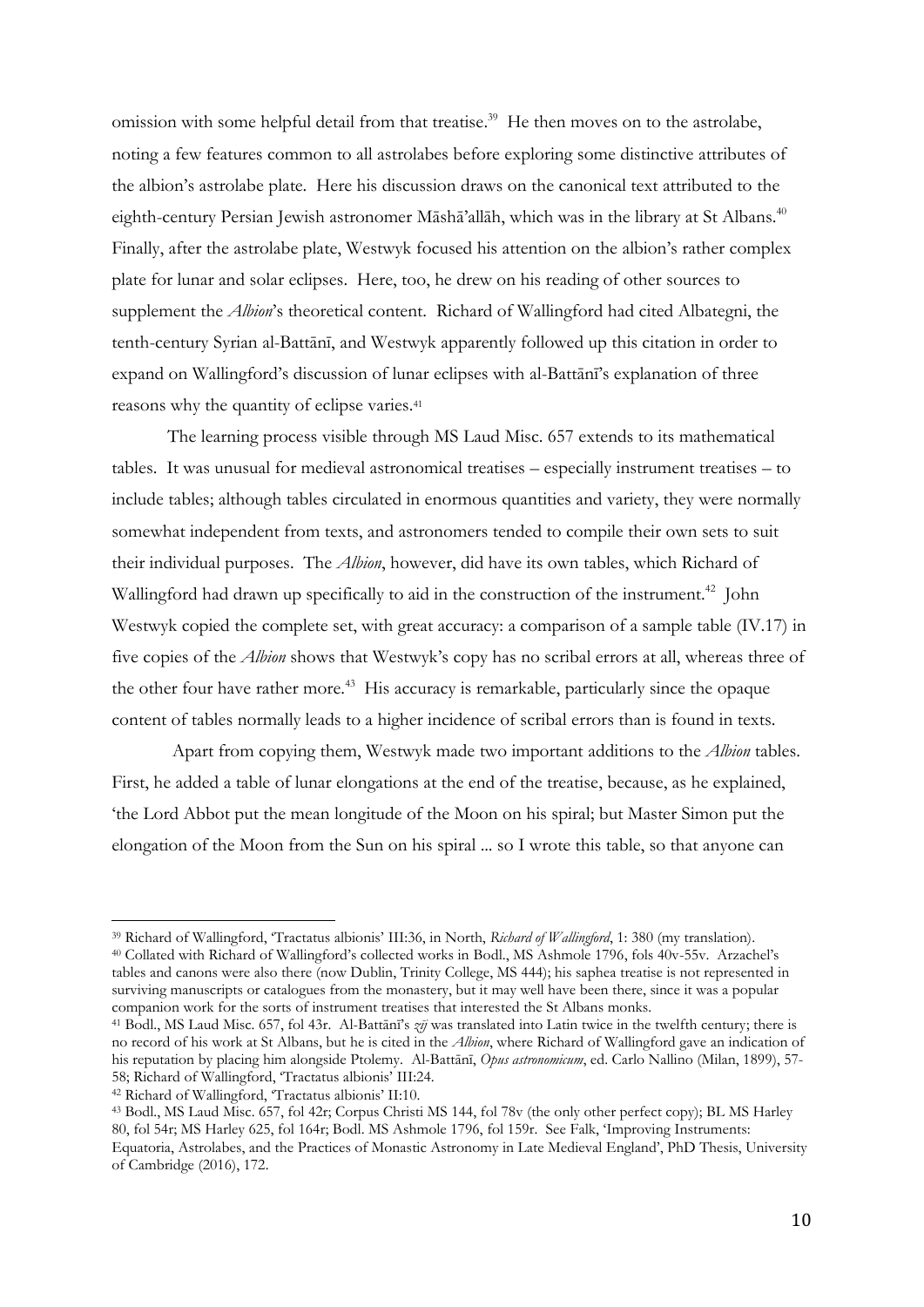make it that way if he likes.<sup>244</sup> Tunsted's redesign had made Wallingford's original table useless; Westwyk, in contrast, is at pains to make his copy useful, adding a *signe-de-renvoi* so that the new table can be read alongside the original one (where he marked a corresponding sign).<sup>45</sup> Westwyk's statement that 'I wrote' (*scripsi*) the table does not mean that he computed it personally; its inconsistent values suggest that it was derived from two pre-existing tables rather than drawn up from scratch. It contains a large number of copying errors, and since, as we have established, Westwyk was normally a very accurate copyist, it was most likely copied from a corrupt exemplar.

However, the second additional table was certainly computed by Westwyk himself. The design of the Albion called for at least one scale of oblique ascensions (the arc of the ecliptic that rises with a given arc of the equator – that is, in a given time), in order to help find the ascendant and divide the astrological houses. The first such scale was to be inscribed in the innermost circle on the limb of the second face of the mater, for the latitude of a place 'where we intend to stay for a long time and make many observations; additional scales could also be inscribed on the plates for other latitudes.<sup>46</sup> To assist in this, the final table in the *Albion* treatise was a table of oblique ascensions for latitude 51° 50', the latitude of Oxford. (St Albans was close to the same latitude, which may partially account for the survival of so many books of Oxford astronomy at the abbey.) Westwyk copied that table, but also added another, for latitude 55°; to make his intention clear, he wrote 'tynemuth' [*sic*] just below the table header.<sup>47</sup>

Tynemouth was a dependent house of St Albans. Set on a cliff overlooking the North Sea, and strategically close to the Scottish border, it was in every sense an outpost. Ambitious monks went there to prove themselves (including Thomas de la Mare, who had been prior when elected to the abbacy of the mother house); wayward monks were sent there as punishment.<sup>48</sup> We cannot be sure why Westwyk went, but we know he was there for only three years before joining the ill-fated crusade of the Bishop of Norwich to Flanders.<sup>49</sup> In any case, he took MS Laud Misc. 657 with him. Its quality of parchment and (as we have seen) varied sources mean that it was clearly produced at St Albans; but Westwyk's addition of the table for 55° shows that it was intended as a gift for the northern cell: the addition represents an act of charity in

<sup>44</sup> Bodl., MS Laud Misc. 657, fol 45r (my translation).

<sup>45</sup> Bodl., MS Laud Misc. 657, fol 39v.

<sup>46</sup> Richard of Wallingford, 'Tractatus albionis', in North, *Richard of Wallingford*, 1: 324-5.

<sup>47</sup> Bodl., MS Laud Misc. 657, fol 42v.

<sup>48</sup> Walsingham, *Gesta abbatum*, 2: 380-1; 1: 258.

<sup>49</sup> Walsingham, *Gesta abbatum*, 2: 416; for the date of Westwyk's arrival at Tynemouth see Rand, 'Authorship Revisited', 7.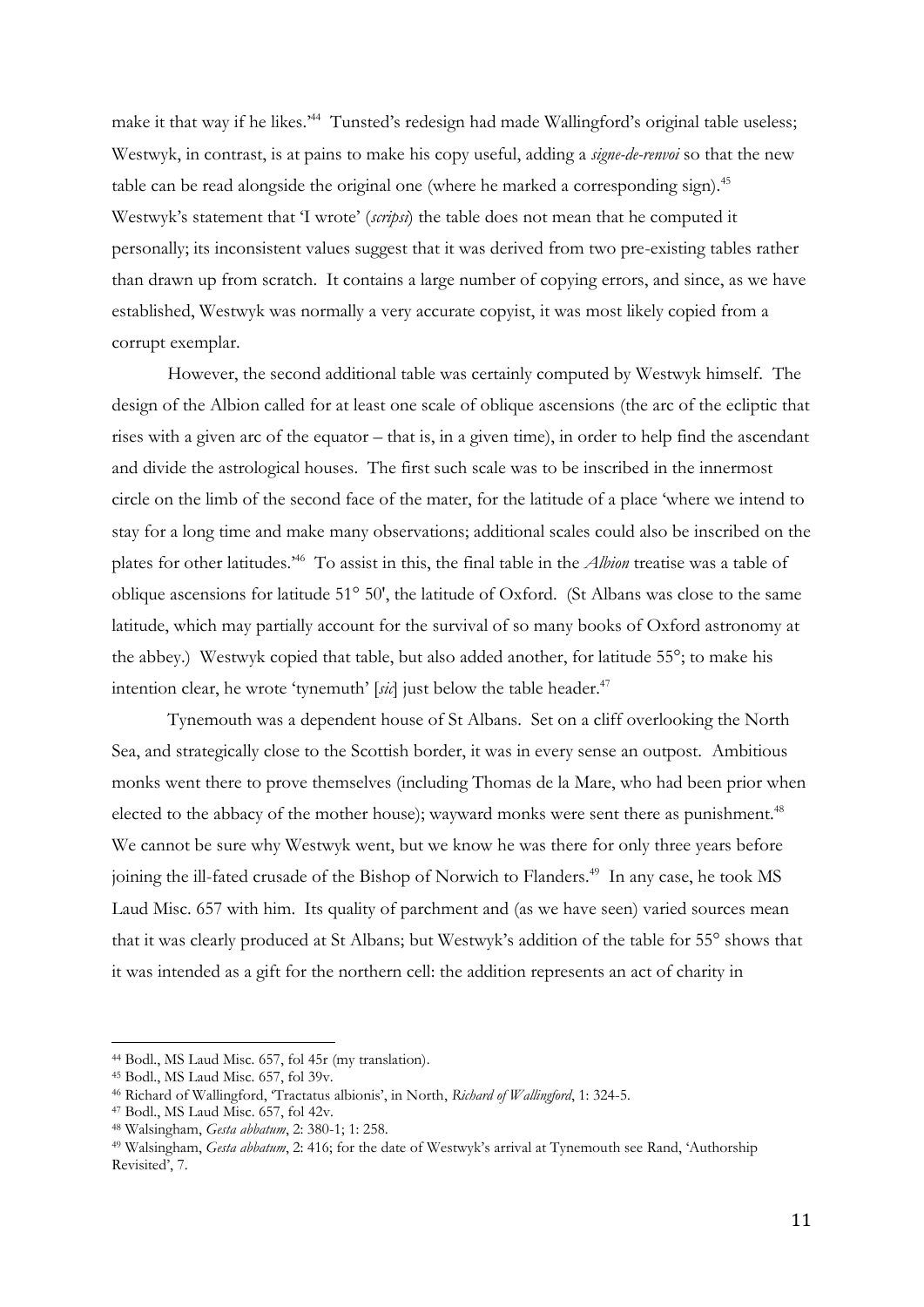distributing the fruits of learning in St Albans to a daughter house, but also an act of devotion to the memory and reputation of Richard of Wallingford.

Computing the table required some sophisticated spherical trigonometry. The table header, which Westwyk copied from Wallingford's original, explains that 'it was calculated and composed as explained in the canons in the second book of the *Almagest*'.<sup>50</sup> However, when we deconstruct the tables for 51° 50' and 55° using modern software, we find that although Wallingford cited Ptolemy's *Almagest*, the most important work of ancient astronomy, as a source, he used a value for the table's crucial underlying parameter – the obliquity of the ecliptic – that was different from Ptolemy's: 23° 33' 30", rather than 23° 51' 20".<sup>51</sup> Yet Westwyk did use a Ptolemaic value in his calculations. Having no way of knowing what Wallingford had done, he simply followed the lead Wallingford had given in the table header. The great labour of calculation meant that tables like this were far more often copied than computed from scratch; it is therefore rare to find a table for an unusual latitude like Westwyk's. Its production was perhaps in part an act of charity towards the monks of Tynemouth, but it was also undoubtedly an exercise in mathematical learning. His faithfulness to Ptolemy's methods, greater than that of his source, can be seen as a learner's uncertainty about how closely to follow unfamiliar instructions.

In 1393, some thirteen years after his collation of MS Laud Misc. 657, John Westwyk wrote the *Equatorie of the Planetis*, drafting a description of a planetary instrument he had apparently designed himself, and compiling astronomical tables to aid in its use. The *Equatorie* is a thoroughly pedagogical work. Although Westwyk was still himself learning as he wrote it (Seneca's dictum 'while men teach, they learn' may well have been familiar to him), he writes with the authoritative voice of a teacher.<sup>52</sup> His instructions for the construction of the equatorium make use of many of the techniques Chaucer had pioneered in his *Treatise on the* 

<sup>50</sup> Bodl., MS Laud Misc. 657, fol 42v. In Book II of the *Almagest* Ptolemy provided tables of rising times (equivalent to oblique ascensions) for a range of latitudes. These may be computed from the right ascensions (explained in *Almagest* I.16) which were found by a method mathematically equivalent to the modern formula:  $\sin \alpha = \tan \delta$ . cot ε, where  $\alpha$  is right ascension,  $\delta$  is declination and  $\varepsilon$  is the obliquity of the ecliptic (the formula for declination also incorporated obliquity). The size of the obliquity also underlies the ascensional difference (γ), for which Ptolemy outlines a method equivalent to the modern formula:  $sin γ = tan δ$ . tan φ (where φ is the observer's latitude). The oblique ascension can be found by subtracting γ from α. See Olaf Pedersen, *A Survey of the Almagest,* rev. ed. by Alexander Jones (New York, 2011), 96-7, 110-13.

<sup>51</sup> The methods of analysis are explained in Seb Falk, 'Copying and Computing Tables in Late Medieval Monasteries', forthcoming. They are based on Benno van Dalen, 'Ancient and Mediaeval Astronomical Tables: Mathematical Structure and Parameter Values', PhD Dissertation, University of Utrecht (1993), 67, 185

<sup>52</sup> Seneca, *On Crowds* VII.8, in *Epistles, vol. 1*, tr. Richard Gummere, LCL 75 (Cambridge, MA, 1917), 34. The popularity of Seneca at that time is discussed by Grace Wilson, '"Amonges Othere Wordes Wyse": The Medieval Seneca and the "Canterbury Tales"', *The Chaucer Review* 28 (1993), 135–45.